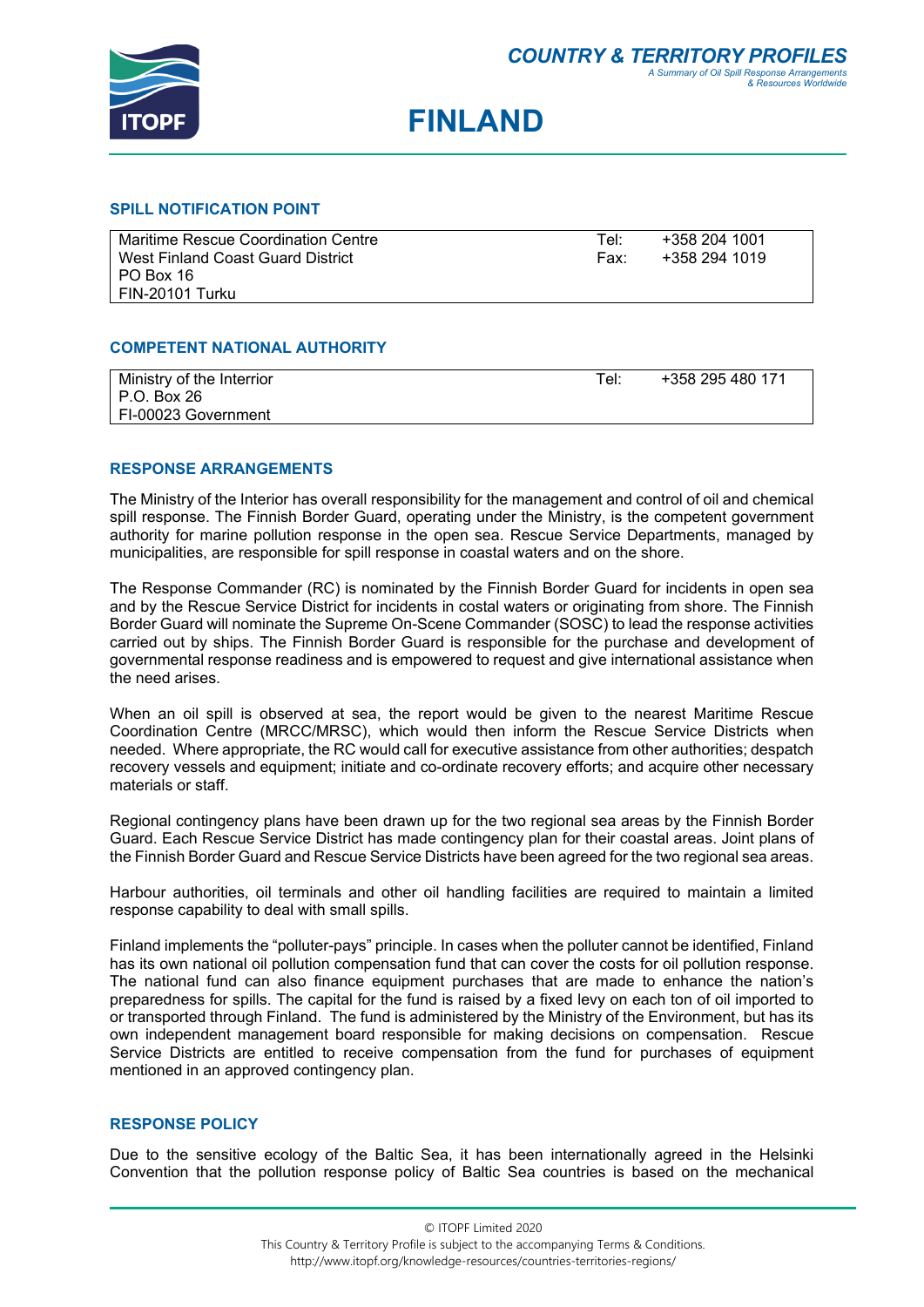

## **FINLAND**

recovery of oil. The Helsinki Convention allows the use of chemicals only with very strict limitations. Dispersants are not used in Finland.

Finland has been investing in research into combating spills in ice and cold conditions. It currently has the capacity to combat small spillages in icy waters, but in the case of a major spill would normally wait until the ice melts and then recover the oil with traditional techniques.

#### **EQUIPMENT**

#### **Government**

The Finnish Border Guard maintains 10 main depots which are located at Kalajoki, Vaasa, Pori, Turku, Nauvo, Hanko, Kirkkonummi, Helsinki, Porvoo and Kotka. These have a variety of equipment such as booms, power packs and skimmers. The Finnish government has six oil recovery vessels, all furnished with fixed brush equipment and sweeping arms. In addition, the Finnish Border Guard has contracts for private oil recovery vessels which are at governmental readiness. The Rescue Service Districts have about 150 small (from 10 to 20 metres) oil recovery boats of which 15 are equipped with advanced skimming systems. The Rescue Service Districts also maintain depots of equipment mainly for use in sheltered waters and coastal areas as well as on shore response equipment. Governmental equipment is also stored in some of the Rescue Service Districts' depots.

#### **Private**

Oil terminals have stocks of equipment suitable for handling the most likely sizes of spills which could arise from their operations.

#### **PREVIOUS SPILL EXPERIENCE**

The largest oil spill in Finnish waters resulted from the grounding of M/T ANTONIO GRAMSCI in 1987. This spilled about 7000 tonnes of crude oil. Since 1990, there have been six cases involving spills of over 30 tonnes of oil.

#### **HAZARDOUS & NOXIOUS SUBSTANCES (HNS)**

The operational responsibility for dealing with marine pollution involving HNS has the same structure as for oil pollution response. Finland's capability for responding to HNS incidents is rather limited and two of the oil recovery vessels are built according to the CHEMREC class.

#### **CONVENTIONS**

| <b>Spill Response</b><br><b>Prevention &amp; Safety</b> |               |  |         |   | <b>Compensation</b> |      |     |     |     |      |      |      |               |
|---------------------------------------------------------|---------------|--|---------|---|---------------------|------|-----|-----|-----|------|------|------|---------------|
|                                                         | <b>MARPOL</b> |  | Annexes |   | OPRC                | OPRC | CLC |     |     | Fund | Supp | HNS* | <b>Bunker</b> |
| 73/78                                                   | Ш             |  |         | V | '90                 | -HNS | '69 | '76 | '92 | '92  | Fund |      |               |
|                                                         |               |  |         |   |                     |      |     |     |     |      |      |      |               |

\* not yet in force

## **REGIONAL AND BILATERAL AGREEMENTS**

Convention on the Protection of the Marine Environment of the Baltic Sea Area (with Denmark, Estonia, the European Union, Finland, Germany, Latvia, Lithuania, Poland, Russian Federation and Sweden)

Agreement between Denmark, Finland, Iceland, Norway and Sweden about Cooperation concerning Pollution Control of the Sea after Contamination by Oil or other Harmful Substances.